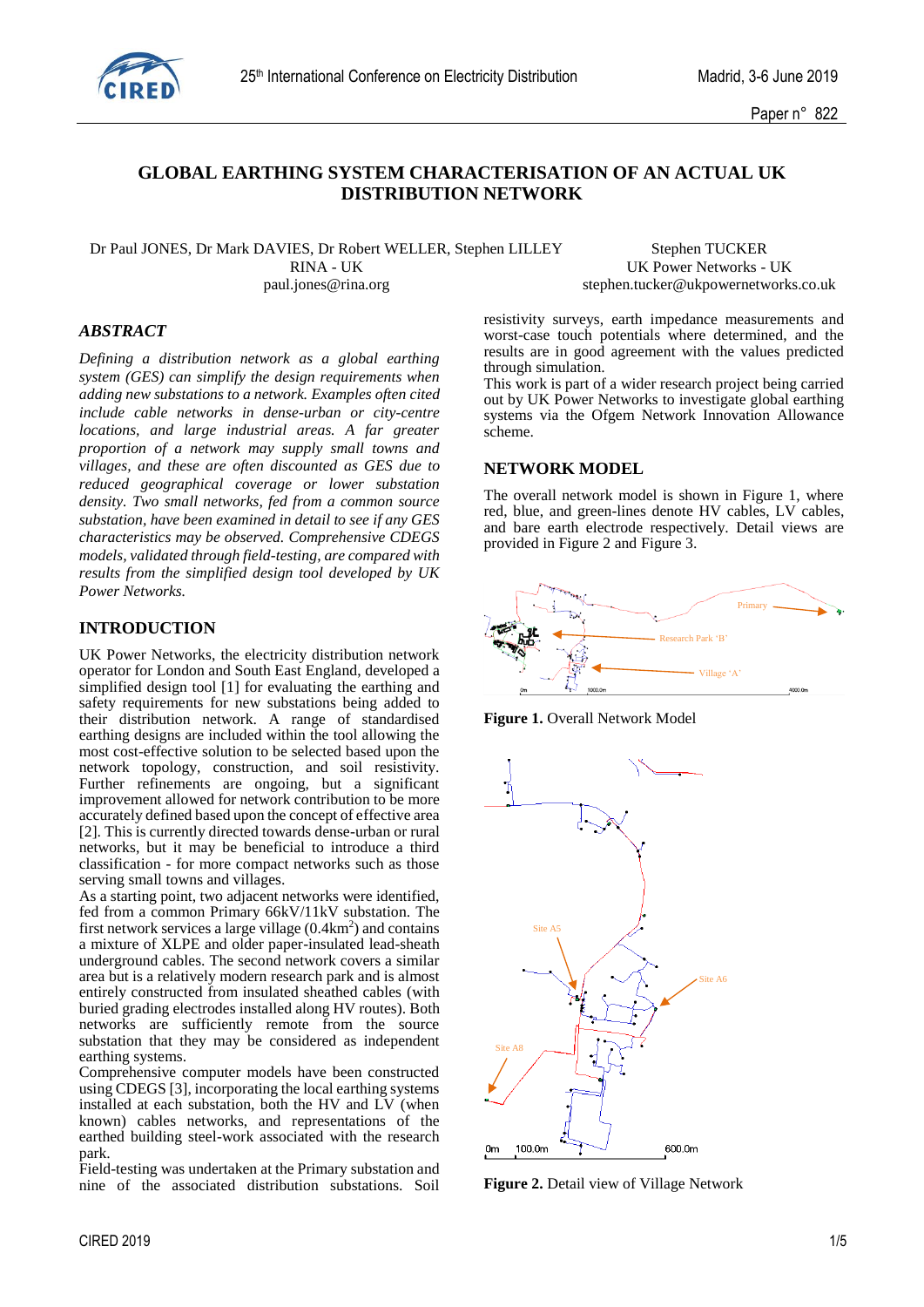





The village network contains eight substations and due to their age, and lack of records, it has been necessary to make approximate representations of their local earthing provision, apart from Site A8 which is relatively new. The twenty-two substations associated with the research park are based upon a 3m x 3m buried copper loop supplemented with 2 x 2.44m rod electrodes. An example of which is shown in Figure 4.



**Figure 4.** Example distribution substation earthing

Note that the two adjacent systems are interconnected via cable screens at an intermediate substation, although operated as radial networks on the HV system. The interface is approximately mid-way between both systems.

## **SITE-TESTING AND MODEL VALIDATION**

## **Soil Resistivity**

The two-layer soil model provided in Table 1 was derived from the apparent resistivity curves shown in Figure 5.

Measurements, based upon the Wenner technique [4], were taken at seven locations in the vicinity of the two networks and the Primary substation.

### **Table 1.** Soil Model

| $\sim$ 4.000 $\sim$ 6.000 $\sim$ 4.000 $\sim$ |                  |              |  |  |  |  |
|-----------------------------------------------|------------------|--------------|--|--|--|--|
| Layer                                         | Soil Resistivity | Thickness(m) |  |  |  |  |
|                                               | $(ohm-m)$        |              |  |  |  |  |
|                                               | 132.0            |              |  |  |  |  |
|                                               | 56.0             | Infinite     |  |  |  |  |



**Figure 5.** Apparent Resistivity Curves

The resulting soil model is considered representative.

## **Earthing System Impedances**

The earthing system impedance looking into the overall network at each of the nine selected distribution sites was measured using the Fall of Potential technique [5]. An AC current injection system [6] was used to perform the measurements, with current electrode spacings ranging from 200m to 400m and a constant test-lead separation of 5m. The mutual coupling correction technique proposed by White et al [7] was applied to the raw-data, and a sample apparent earth impedance magnitude curve is provided in Figure 6.



**Figure 6.** Apparent Earth Impedance Magnitude, Site B12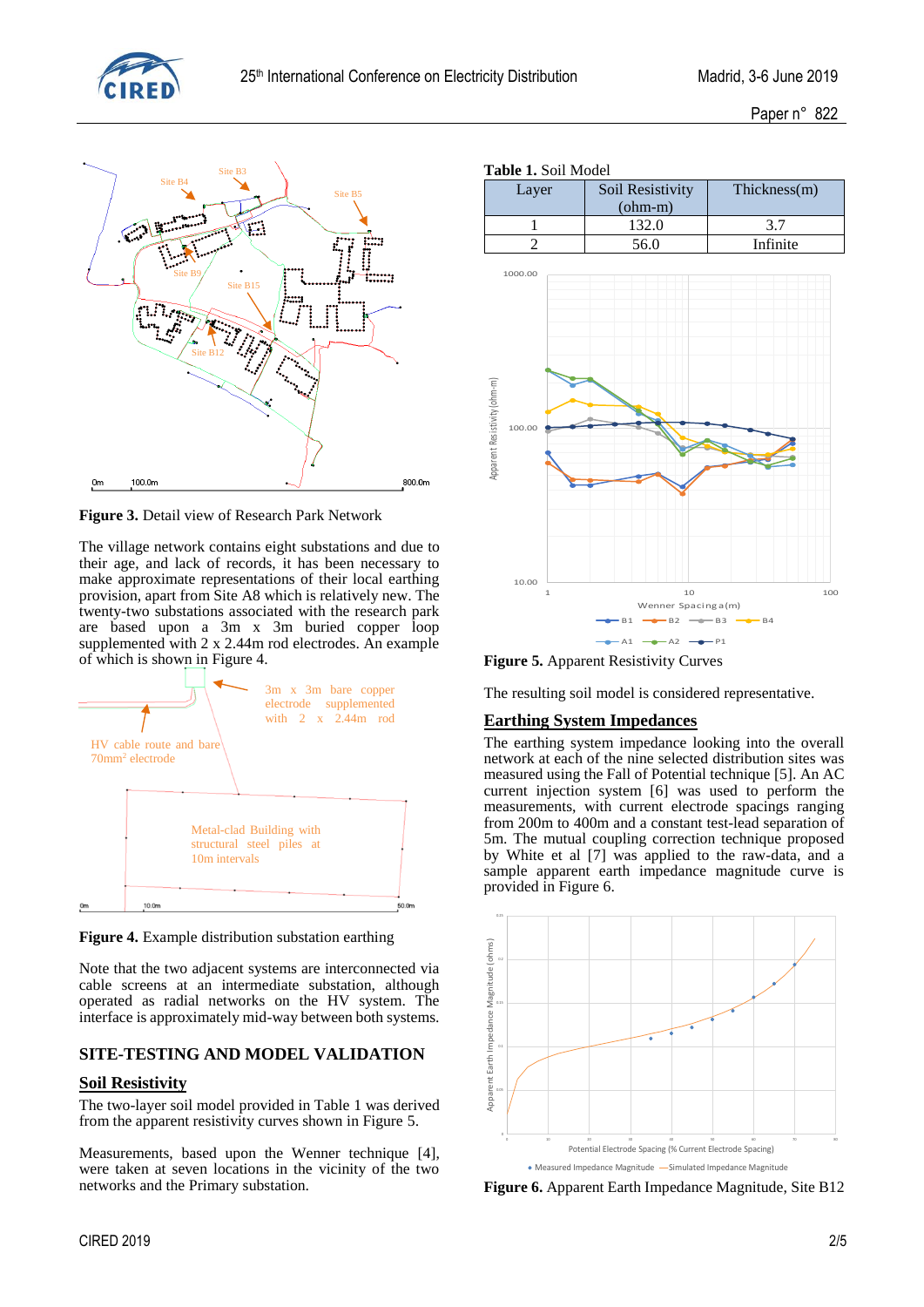

Paper n° 822

The test routes and return electrodes were included in the computer model, and simulated apparent impedance curves were produced for each substation. The simulated apparent impedance magnitude curve for Site B12 is included in Figure 6 (orange line) and is in good agreement field-test data.

The earthing system impedance values are summarised in Table 2 (column 2). The RMS error between the measured and simulated magnitude is also included (column 3).

| Site Name      | <b>Calculated Earth</b><br>Impedance<br>(ohms) | R.M.S. Error |
|----------------|------------------------------------------------|--------------|
| Site A8 $(1)$  | $0.295 \,\,{\sqcup}\, 45.5^{\circ}$            | 0.012        |
|                |                                                |              |
| Site A6 $(2)$  | $0.170 - 29.6^{\circ}$                         | 0.012        |
| Site A5 $(3)$  | $0.144 \sqcup 24.8^{\circ}$                    | 0.022        |
| Site B3 $(4)$  | $0.210 \cup 42.8^{\circ}$                      | 0.041        |
| Site B4 $(5)$  | $0.171 \cup 36.5^{\circ}$                      | 0.032        |
| Site B5 $(6)$  | $0.207 \cup 35.3^{\circ}$                      | 0.007        |
| Site B9 $(7)$  | $0.150 - 31.2^{\circ}$                         | 0.019        |
| Site B12 $(8)$ | $0.145 \cup 33.7^{\circ}$                      | 0.003        |
| Site B15 $(9)$ | $0.130 - 22.1$ °                               | 0.008        |

| Table 2. Predicted Impedance and RMS Error |  |  |  |  |  |
|--------------------------------------------|--|--|--|--|--|
|--------------------------------------------|--|--|--|--|--|

Substations B3, B5, and A8 are located on the periphery of their respective earthing systems, and have respective correspondingly higher earth impedance values.

### **Touch Potential Measurements**

Worst-case touch potentials were measured in the immediate vicinity of each substation, with reference to the local earthing system and the artificial return electrode used during the impedance measurements. Figure 7 provides calculated values for Site B12, and the measured and simulated values are compared in Table 3. Note that the red-mesh in Figure 7 denotes the 1m x 1m reference grid used to define the measurement locations, with positions 1 and 4 lying 1m outside the substation enclosure. The injected current was approximately 1A @ 45Hz.

**Table 3.** Comparison between Simulated and Measured Touch Potentials at Substation B12

| Simulated<br>(mV) | Measured<br>$(\text{mV})$ | Simulated<br>$(\mu V)$ | Measured<br>$(\mu V)$ | Simulated<br>$(\mu\gamma)$ | Measured<br>$\overline{(MV)}$ | Simulated<br>(mV) | Measured<br>$(\mu V)$ |
|-------------------|---------------------------|------------------------|-----------------------|----------------------------|-------------------------------|-------------------|-----------------------|
|                   |                           |                        | $\overline{2}$        |                            | 3                             | 4                 |                       |
| 33.5              | 40.1                      | 34                     | 38.1                  | 39.3                       | 43.8                          | 45.9              | 44.7                  |
| 5                 |                           |                        | 6                     |                            |                               |                   | 8                     |
| 47.8              | 47.4                      | 48.1                   | 44.9                  | 50.4                       | 45.9                          | 53.7              | 47.4                  |
|                   | 9                         |                        | 10                    |                            | 11                            |                   | 12                    |
| 56.8              | 46.5                      | 56.5                   | 46.3                  | 57.5                       | 47.4                          | 59.5              | 47.1                  |
|                   | 13                        |                        | 14                    |                            | 15                            |                   | 16                    |
| 61.6              | 50.0                      | 61.8                   | 50.1                  | 62.4                       | 47.4                          | 63.4              | 49.3                  |
|                   | 17                        |                        | 18                    |                            | 19                            |                   | 20                    |
| 65.1              | 55.5                      | 65.1                   | 49.5                  | 65.6                       | 48.8                          | 66.3              | 42.6                  |



**Figure 7.** Worst-case Touch Potentials, Site B12

With reference to Table 3, measured values are generally lower than those predicted from the simulation. The exact entry point of the HV and LV cables is unknown so the model is only considered an approximation in this aspect.

### **NETWORK CLASSIFICATION**

BS EN 50522 [9] defines a Global Earthing System as an 'equivalent earthing system created by the interconnection of local earthing systems that ensures, by the proximity of the earthing systems, that there are no dangerous touch voltages'.

The Ellipse Method [8] has been suggested as an empirical method for classifying and approximating the extent of a global earthing system, as no guidance is provided in the current UK standards.

The method has been applied to the network associated with the Research Park, and this produced the red boundary line shown in Figure 8, encapsulating almost the entire local system.

The technique could not be applied to the Village network because of insufficient substation density – the method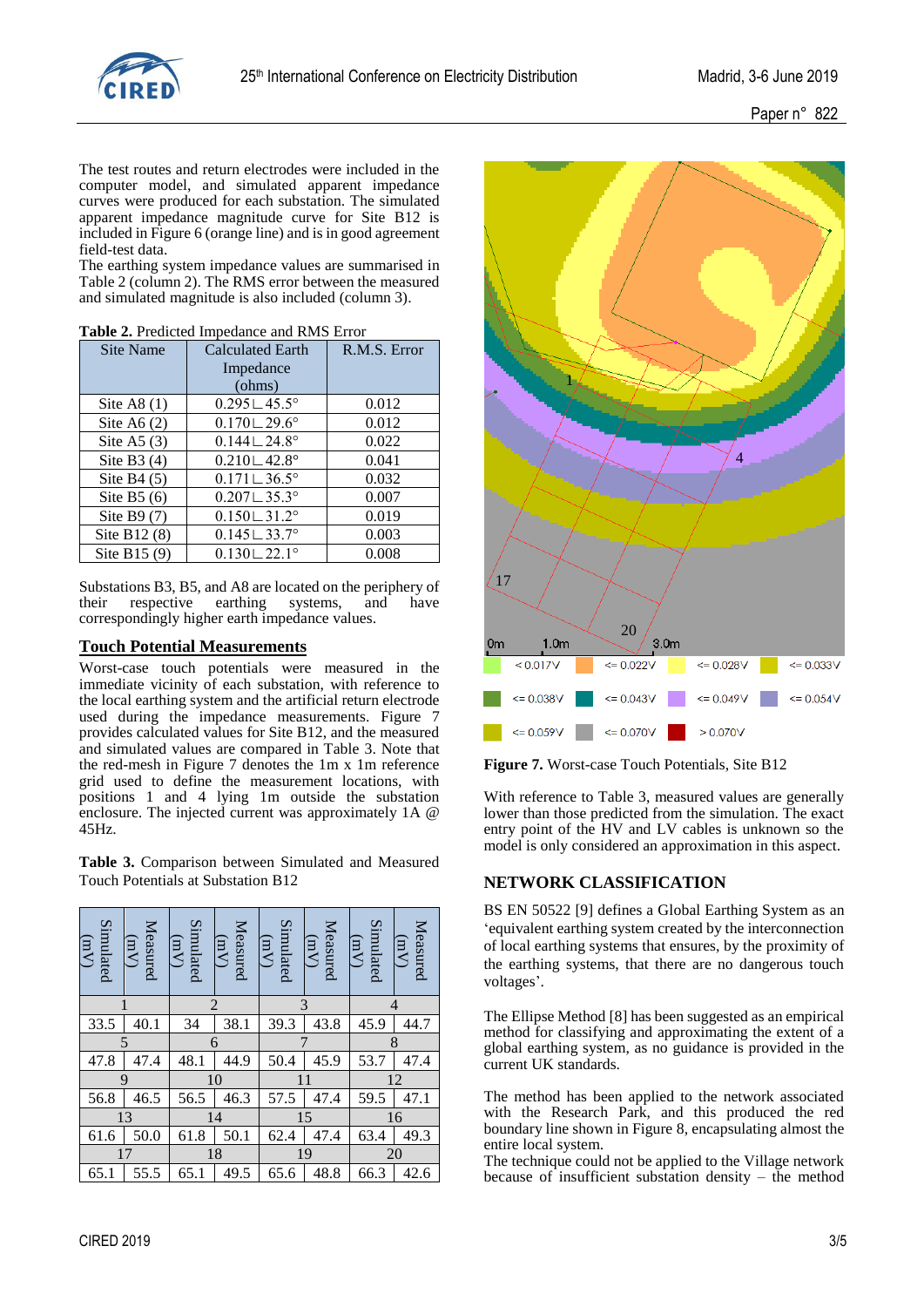

requires that 10 substations should be encompassed by the initial ellipsoid search area. The blue line shown in Figure 8 (target ellipse) only contains five substations. It is suspected that the PILC cable interconnecting the four central substations would more than compensate for the reduced substation density however.



**Figure 8.** Ellipse Method for GES Boundary identification

Further work is required before the method will gain widespread acceptance, in particular, the justification for the dimensions of the geometric shapes used and whether these are applicable/suitable for all network configurations.

# **DETAILED HV FAULT STUDIES**

The CDEGS HIFREQ module enables concentric and 3 core cables to be modelled explicitly, allowing earth return currents (IGR) to be calculated without recourse to screening factors. Three distribution sites from each network were chosen for further study, and the predicted earth potential rise (EPR) and IGR values are provided in Table 4. Calculations were also carried out using the UK Power Networks design tool, for various network configurations, and these results are also provided in Table 4 for comparison.

Table 4. Comparison between HIFREO and UK Power Networks Tool for various network configurations

| Site                 | Tool<br>Tool      |              | <b>HIFREQ</b>     |  |
|----------------------|-------------------|--------------|-------------------|--|
|                      | Legacy            | Urban PILC   |                   |  |
| Site A5              | $I_{GR} = 100\%$  | $L = 500m$   | $I_{GR} = 100\%$  |  |
| $I_F = 605A$         | $EPR = 89V$       | $EPR = 79V$  | $EPR = 63V$       |  |
| Site A6              | $I_{GR} = 100\%$  | $L = 500m$   | $I_{GR} = 100\%$  |  |
| $IF=698A$            | $EPR = 114V$      | $EPR = 91V$  | $EPR = 94V$       |  |
| Site A8              | $I_{GR} = 100\%$  | $L=200m$     | $I_{GR} = 100\%$  |  |
| $IF=641A$            | $EPR = 206V$      | $EPR = 161V$ | $EPR = 77V$       |  |
| Site B3              | $I_{GR} = 11.4\%$ | $L=200m$     | $I_{GR} = 13.0\%$ |  |
| $IF=1517A$           | $EPR = 47V$       | $EPR = 44V$  | $EPR = 49V$       |  |
| Site B <sub>5</sub>  | $I_{GR} = 11.4\%$ | $L=200m$     | $I_{GR} = 12.9\%$ |  |
| $I_F=1497A$          | $EPR = 44V$       | $EPR = 43V$  | $EPR = 40V$       |  |
| Site B <sub>12</sub> | $I_{GB} = 11.4\%$ | $L=200m$     | $I_{GR} = 11.3\%$ |  |
| $IF=1467A$           | $EPR = 29V$       | $EPR = 22V$  | $EPR = 33V$       |  |

Note that Legacy values (column 2) refer to calculations based upon the measured overall earthing system impedance values, entered directly. Urban PILC values (column 3) refer to estimated impedance values determined directly from the tool using the effective area approach. Lengths of 500m have been applied to central sites, and 200m to sites located at the perimeter of the associated network.

With reference to Table 4, the calculated EPR values are generally conservative or marginally lower with respect to the HIFREQ results, when using the Legacy impedance values. The Urban PILC results are broadly similar, but are dependent upon the particular value of cable length selected to represent the wider network. Site A8 shows the biggest discrepancy and this substation least resembles the GES construct, being loosely bound to the parent network located 380m to the east. Also, there is generally good agreement between the tool and the HIFREQ simulations with regards to overall earth return current. Network A contains sections of overhead line (hence  $I_{GR}=100\%$  of  $I_F$ ), but Network B is exclusively cable-fed.

A surface potential plot is provided for the Site B12 fault in Figure 9, expressed a percentage of maximum EPR. It is debateable as to whether the network has created a quasi-equipotential surface, but clearly, surface potentials are elevated throughout the majority of the Research Park and are generally greater than 10%. There is negligible impact on the adjacent village due to the high series impedance between the systems, and that the only connections from the Park to the wider network are via insulated cable.



**Figure 9.** Surface Potentials (%EPR), Site B12 Fault

The corresponding surface potential plot for a fault at Site A6 is provided in Figure 10. Although the overall earth impedance is broadly similar to Site B12, the surface